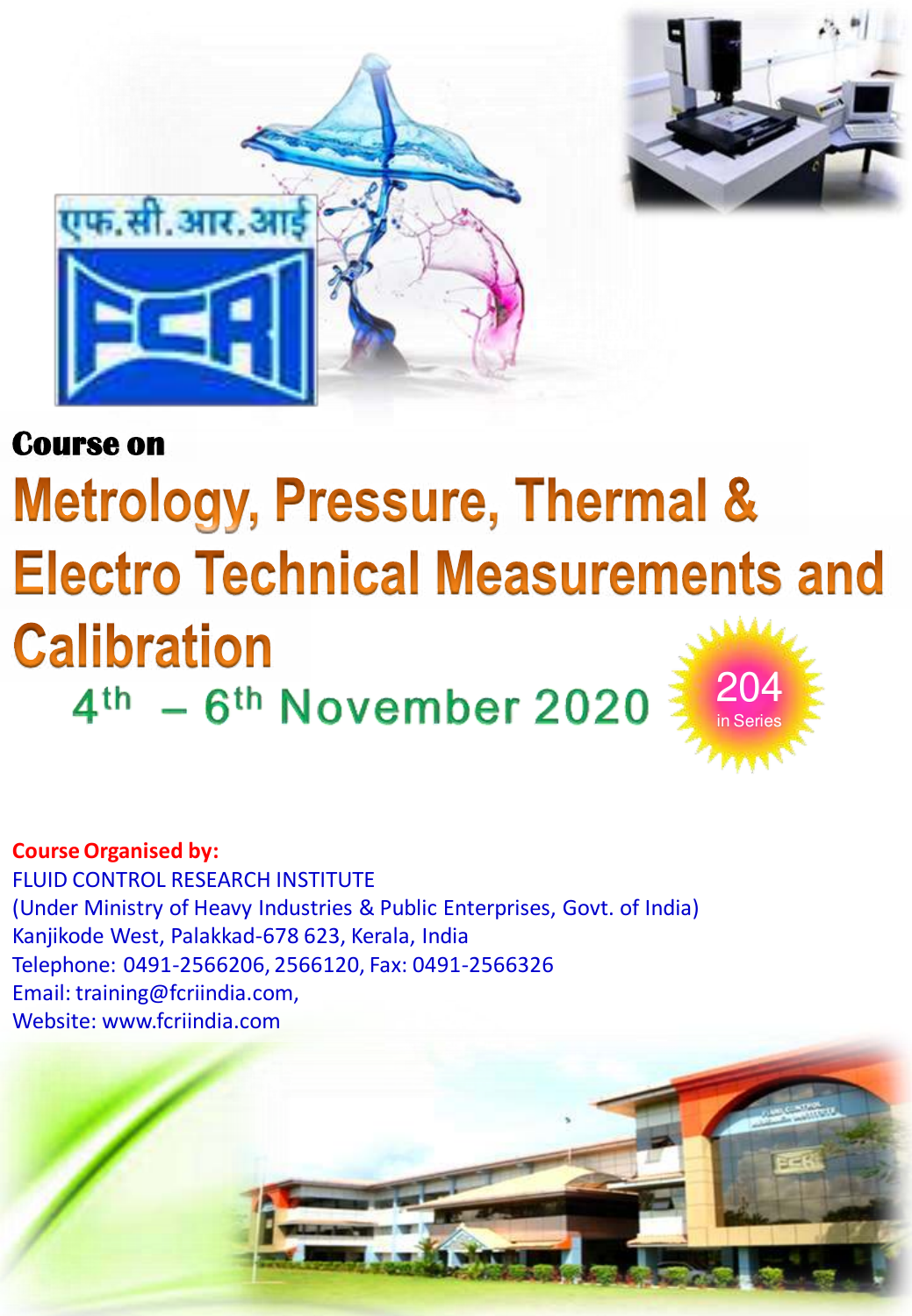# **About FCRI**

FCRI, a state of the art flow and fluid engineering facility, first of its kind in South East Asia is dedicated to Research & Development in Fluid Flow Measurement & Control Techniques. About 100 sponsored Projects for various reputed organisations have been successfully completed by the Institute. The Institute provides facilities towards technological developments to the flow product industries and serves as a National Certifying Authority and Quality / reliability evaluation facility. The Institute also provides facility for calibration of mechanical, thermal, electrical parameters, noise, vibration etc. apart from testing and calibration, the Institute conducts National and International training programmes in the field of flow control, measurement & Instrumentation, Calibration and related areas.

#### **Major Calibration and**

| <b>Laboratory Fluid flow</b>                                                                                    |                                                                                    |                                                                                                        |                | <b>Maximum Flow Rate</b>                              | <b>Maximum</b>                                                      | <b>Uncertainty in Flow Rate</b>                                                                                                                                                                                                        | <b>Uncertainty in Volume</b>                                          |                                                                     |
|-----------------------------------------------------------------------------------------------------------------|------------------------------------------------------------------------------------|--------------------------------------------------------------------------------------------------------|----------------|-------------------------------------------------------|---------------------------------------------------------------------|----------------------------------------------------------------------------------------------------------------------------------------------------------------------------------------------------------------------------------------|-----------------------------------------------------------------------|---------------------------------------------------------------------|
|                                                                                                                 |                                                                                    | <b>NABL C026/T027</b>                                                                                  |                | $(m^3/h)$                                             | <b>Line Size</b>                                                    | (% reading)                                                                                                                                                                                                                            | (% reading)                                                           |                                                                     |
| <b>Water Flow</b>                                                                                               |                                                                                    |                                                                                                        |                | 4500<br>15000                                         | 900mm<br><b>2000mm</b>                                              | Upto 200m <sup>3</sup> /h : ±0.05%<br>200 to 2500m <sup>3</sup> /h : ±0.10%<br>2500 to 4500 m <sup>3</sup> /h: ±0.15%<br>5000-15000m <sup>3</sup> /h : ±0.5%                                                                           | $2 m^3$ $\cdot$ $20 m^3$ : $\pm 0.05\%$                               |                                                                     |
| <b>Air Flow</b><br><b>At Ambient conditions</b>                                                                 |                                                                                    |                                                                                                        |                | 10000                                                 | 400mm                                                               | 0.016 m <sup>3</sup> /hr to 0.25m <sup>3</sup> /hr :<br>±0.3%<br>0.25 m <sup>3</sup> /hr to 40m <sup>3</sup> /hr<br>±0.1%<br>0.7 m <sup>3</sup> /hr to 400m <sup>3</sup> /hr<br>÷<br>±0.15%<br>> 400m3/hr<br>$10000m^3$ hr :<br>±0.25% | $0-0.5$ m <sup>3</sup> : ±0.1%<br>$2 m^3 : \pm 0.1\%$                 |                                                                     |
| <b>Closed loop Air Test</b><br>Facility (20 Bar)<br><b>Calibration Loop</b><br><b>Gravimetric Loop Velocity</b> |                                                                                    |                                                                                                        |                | 10-400 $m^3/h$<br>4-1000kg/h                          | <b>150mm</b><br>50mm                                                | ± 0.3%<br>± 0.1%                                                                                                                                                                                                                       |                                                                       |                                                                     |
| <b>Oil Flow</b>                                                                                                 |                                                                                    |                                                                                                        |                | 650                                                   | <b>250mm</b>                                                        | $0-100m^3/hr : ± 0.05%$<br>100-600 $m^3/hr : \pm 0.075\%$                                                                                                                                                                              | Upto 1.8m <sup>3</sup> : ±0.03%<br>1.8 $m^3$ to 9 $m^3$ : $\pm$ 0.04% |                                                                     |
|                                                                                                                 |                                                                                    | <b>Compressed Natural Gas</b>                                                                          |                | 4500 Kg/hr                                            | 1.5"                                                                | $± 0.1\%$ *                                                                                                                                                                                                                            | *under-Accreditation                                                  |                                                                     |
|                                                                                                                 |                                                                                    | <b>Parameters</b>                                                                                      |                | Range                                                 | <b>Calibration &amp;</b><br><b>Measurement</b><br><b>Capability</b> | <b>Parameters</b>                                                                                                                                                                                                                      | Range                                                                 | <b>Calibration &amp;</b><br><b>Measurement</b><br><b>Capability</b> |
|                                                                                                                 |                                                                                    | <b>MASS-Standards Weights</b>                                                                          |                | 1mg and upto 500kg                                    | 0.0048 mg to 1.2g                                                   | <b>PRESSURE</b><br>pressure transducers                                                                                                                                                                                                | 1 to 60bar<br>$60 - 1200$ bar                                         | 0.04% of rdg<br>0.026% of rdg                                       |
|                                                                                                                 |                                                                                    |                                                                                                        |                |                                                       | 0.005mg                                                             |                                                                                                                                                                                                                                        | 30mbr to 2000 mbar                                                    |                                                                     |
|                                                                                                                 |                                                                                    |                                                                                                        |                | Various ranges from 0-2 g to                          | to                                                                  |                                                                                                                                                                                                                                        | abs                                                                   | 0.02% of rdg                                                        |
|                                                                                                                 |                                                                                    | <b>MASS-Weighing Balance &amp; Mass</b>                                                                |                | 600 Kg                                                | $0.05$ Kg                                                           | Pressure-gauge pressure                                                                                                                                                                                                                |                                                                       |                                                                     |
|                                                                                                                 |                                                                                    | <b>Comparator</b>                                                                                      |                | 600 Kg to 2000 Kg                                     | $0.1$ Kg                                                            | transducers (pneumatic)                                                                                                                                                                                                                | 0.25 bar to 20 bar abs                                                | 0.038% of rdg                                                       |
|                                                                                                                 |                                                                                    |                                                                                                        |                | 2000 Kg to 20000Kg                                    | 3.53 Kg                                                             |                                                                                                                                                                                                                                        |                                                                       |                                                                     |
|                                                                                                                 |                                                                                    |                                                                                                        |                |                                                       |                                                                     |                                                                                                                                                                                                                                        |                                                                       |                                                                     |
|                                                                                                                 | Mechanical Calibration Metrological, Pressure, Noise, Vibration etc.<br>NABL C 056 | <b>VOLUME-Specific Gravity bottle,</b><br><b>Pipettes, Burettes Measuring</b><br><b>Flasks</b>         |                | $1 ml - 5000 ml$                                      | 0.05ml to 0.7ml                                                     | <b>Pressure-Low pressure</b><br>gauge & differential                                                                                                                                                                                   | 0.2 mbar to 10 mbar<br>10mbar to 160mbar                              | 0.88% rdg<br>± 0.077% of rdg                                        |
|                                                                                                                 |                                                                                    |                                                                                                        |                |                                                       |                                                                     |                                                                                                                                                                                                                                        |                                                                       |                                                                     |
|                                                                                                                 |                                                                                    | <b>DENSITY - Hydrometers</b>                                                                           |                | $0.64$ g/cc $-$<br>$1.98$ g/cc                        | $±0.0005$ g/ml                                                      | Pressure-gauge pressure<br>transducer (pneumatic)                                                                                                                                                                                      | 30 mbar to 2000 mbar                                                  | $\pm$ 0.02% of rdg                                                  |
|                                                                                                                 |                                                                                    | <b>VISCOSITY</b>                                                                                       | <b>Dynamic</b> | 1to 60000 mPas/cSt                                    | $± -1.0%$ rdg                                                       | Pressure-vacuum (gauge)                                                                                                                                                                                                                | 100 to 980mbar g                                                      | $± 0.06$ of rdg                                                     |
|                                                                                                                 |                                                                                    |                                                                                                        | Kinematic      | 1to 60000 cSt                                         | $± - 1.0%$ rdg                                                      | LENGTH-slip Gauges (steel) 0.5 - 100 mm                                                                                                                                                                                                |                                                                       | 0.05 µm to 0.16µm                                                   |
|                                                                                                                 |                                                                                    | <b>Acoustic Pressure -</b><br><b>Free Field</b><br><b>Acoustic Pressure -</b><br><b>Pressure Field</b> |                | 125 Hz to 20 Hz                                       | ≤0.5 dB                                                             | <b>Vibration Test Facility</b>                                                                                                                                                                                                         | 6000 Kgf / 2000Kgf shaker<br>5 Hz to 2000 Hz                          |                                                                     |
|                                                                                                                 |                                                                                    |                                                                                                        |                | 94 & 114 dB @ 1 kHz                                   | 0.5dB                                                               | <b>Acoustic Test Facility</b>                                                                                                                                                                                                          | Hemi Anechoic Chamber ISO3745                                         |                                                                     |
|                                                                                                                 |                                                                                    |                                                                                                        |                | 124 dB @ 250 Hz                                       |                                                                     |                                                                                                                                                                                                                                        |                                                                       |                                                                     |
|                                                                                                                 |                                                                                    | <b>Acoustic Power</b>                                                                                  |                | 125Hz to 16 kHz                                       | 2.0dB                                                               | <b>Temperature &amp; RH Test</b><br><b>Facility</b>                                                                                                                                                                                    | -70 to 180 deg C<br>10 to 98 % RH                                     |                                                                     |
|                                                                                                                 |                                                                                    | Vibration Amplitude - Analyzer                                                                         |                | 0.1 to 15q (acceleration)                             |                                                                     |                                                                                                                                                                                                                                        |                                                                       |                                                                     |
|                                                                                                                 |                                                                                    |                                                                                                        |                | 1 to 240mm/s(velocity)<br>0.01 to 10mm(displace ment) | 2.4%                                                                |                                                                                                                                                                                                                                        |                                                                       |                                                                     |
|                                                                                                                 |                                                                                    | Vibration Amplitude -Sensor                                                                            |                | 2Hz to 15 kHz                                         | 52.5%                                                               |                                                                                                                                                                                                                                        |                                                                       |                                                                     |
|                                                                                                                 |                                                                                    | <b>Linearity</b>                                                                                       |                | Upto 30g pk                                           | 1.25%                                                               |                                                                                                                                                                                                                                        | Dust - IP 5X, $6X$                                                    |                                                                     |
|                                                                                                                 |                                                                                    | <b>Speed (Contact)</b>                                                                                 |                | 100 to 10000 rpm                                      | $1.6$ rpm                                                           |                                                                                                                                                                                                                                        | Water - IP X3 to X8                                                   |                                                                     |
|                                                                                                                 |                                                                                    | <b>Speed</b>                                                                                           |                | 60 to 100000 rpm                                      | $≤2.4$ rpm                                                          | * IP Tests                                                                                                                                                                                                                             |                                                                       |                                                                     |
|                                                                                                                 |                                                                                    | (Non-contact)                                                                                          |                |                                                       |                                                                     |                                                                                                                                                                                                                                        |                                                                       |                                                                     |
|                                                                                                                 | Electro Technical Calibration<br>Electro Technical Calibration<br>MABL C 0254      |                                                                                                        |                | ±100µV to ±1000 V                                     | 0.60% to 0.001%                                                     | ±100µA to ±1000A<br><b>DC Current</b><br><b>Source Measure</b>                                                                                                                                                                         |                                                                       | 0.014% to 2.0%                                                      |
|                                                                                                                 |                                                                                    |                                                                                                        |                | ±0.1mV to ±1000V                                      | 0.12% to 0.012%                                                     |                                                                                                                                                                                                                                        | ±100μA to ±20A                                                        | 0.013% to 0.05%                                                     |
|                                                                                                                 |                                                                                    |                                                                                                        |                | 1mV to 1000V                                          | 0.4% to 0.014%                                                      | <b>AC Current</b>                                                                                                                                                                                                                      | 100µA to 700                                                          | 0.04% to 1%                                                         |
|                                                                                                                 |                                                                                    |                                                                                                        |                | 100mV to 1000V                                        | 0.04% to 0.03%                                                      | <b>Source Measure</b>                                                                                                                                                                                                                  | 100µA to 10A                                                          | 0.06% to 0.035%                                                     |
|                                                                                                                 |                                                                                    |                                                                                                        |                |                                                       |                                                                     |                                                                                                                                                                                                                                        |                                                                       |                                                                     |
|                                                                                                                 |                                                                                    | Resistance                                                                                             |                | 10μΩ 10G Ω                                            | 0.6% to 0.02%                                                       |                                                                                                                                                                                                                                        |                                                                       |                                                                     |
|                                                                                                                 |                                                                                    | <b>Source Measure</b>                                                                                  |                | 100μΩ 1G Ω                                            | 0.42% to 0.5%                                                       |                                                                                                                                                                                                                                        |                                                                       |                                                                     |
|                                                                                                                 |                                                                                    | Time                                                                                                   |                | 1 Sec - 5400 sec                                      | 1.53 $\mu$ Sec to<br>5.4mSec                                        | <b>Frequency</b>                                                                                                                                                                                                                       | 1 Hz to 1 GHz                                                         | 10muHz to 1.2 Hz                                                    |
| Thermal<br>Calibrati                                                                                            | $\circ$                                                                            | Temperature                                                                                            |                | -70 °C to +1200 °C                                    | ±0.07 <sup>°</sup> C to 1.3 <sup>°</sup> C                          |                                                                                                                                                                                                                                        |                                                                       | 2.9 <sub>m<sup>e</sup>C to</sub>                                    |
|                                                                                                                 | <b>on</b><br>MABL                                                                  | *Temperature & Humidity                                                                                |                | -70 <sup>°</sup> C to 180 <sup>°</sup> C              |                                                                     | <b>Fixed Point Cells</b>                                                                                                                                                                                                               | -38.8344 <sup>°</sup> C to 961.78 <sup>°</sup> C                      | 19.7 <sub>m</sub> °C                                                |
|                                                                                                                 |                                                                                    | Chamber                                                                                                |                | 10% to 95% RH                                         |                                                                     |                                                                                                                                                                                                                                        |                                                                       |                                                                     |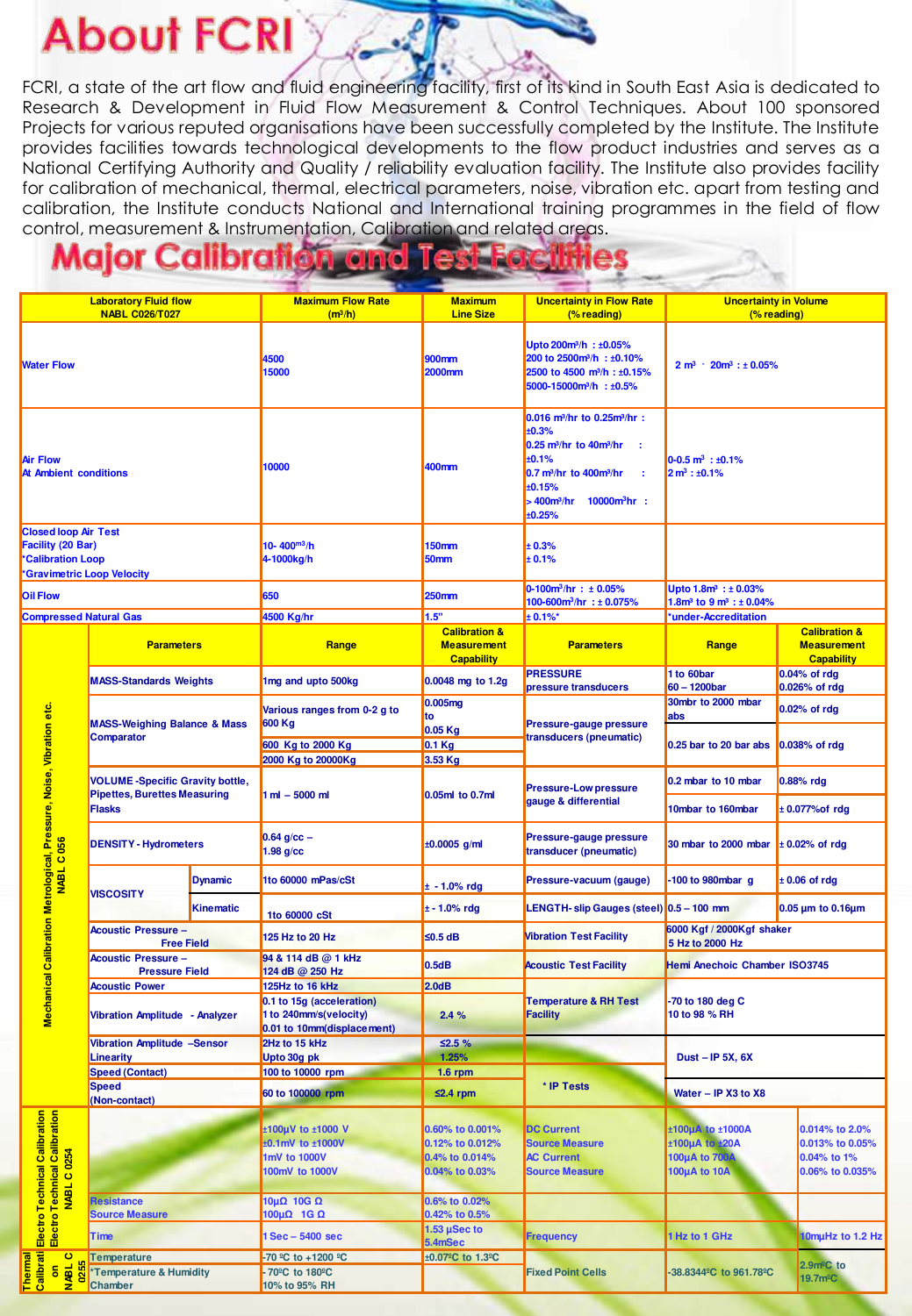# **About the Programme**

National and International trade depends on acceptable system of measurement standards for efficient operation. Recognizing critical role of metrology, the International Standards Organisation (ISO) has given it a due important place in the International Quality Standards – ISO 9000, 14000 & 18000 series by incorporating specific clauses on Calibration and Traceability. The course covers specification of laboratory reference equipments, testing and calibration techniques including documentation, traceability, uncertainty evaluation as required by ISO 17025/NABL 141 guidelines for accreditation of laboratories in different areas like Mechanical, thermal, Electro-technical etc.

#### **Topics**

- **Basics of Measurement and Calibration**
- Dimensional metrology Precision Measurement / calibration Techniques
- Mass metrology (Mass, Density, Volume etc) and Calibration Techniques
- Pressure Metrology and Calibration of Pressure measuring instruments
- Thermometry and Calibration . Transducers, transmitters and calibration techniques
- Laboratory Accreditation as per NABL Norms . Traceability and inter comparison Campaigns
- Traceability and inter-comparison campaigns
- Quality Standards and relevance of calibration
- Assessment of uncertainty of Measurements for Laboratory Environs
- Uncertainty Estimation Case studies

#### **General Information**

Venue : FCRI, Kanjikode West, Palakkad Course Timings : 9.30 a.m. to 5.30 p.m.

### **Target Group**

Personnel with 2-3 years experience in Metrological or inspection sectors and quality groups from Engineering Industries, process control & instrumentation and other related areas can participate.

**10% Discounts for nominating 5 or more participants from same organisation** 



## **Fees**

#### **Fees (Non Residential)**

For Participants working in India : **Rs. 15,435/- + 18% GST Rs.2,778/- = Total Rs. 18,213/- per participant +1% KFC Rs.154/- (as applicable)** 

For Participants from abroad: **US \$ 908 + GST 18 % US \$163 + Charge US \$ 20 = Total US \$ 1,091/- per participant +1% KFC US \$ 9.** 

**We accept e-payment only Bank Details : State Bank of India(SME Branch) Kanjikode west, Palakkad - 678 623 Account Name : Fluid Control Research Institute Account No. : 10258760349 & IFSC Code : SBIN0006640** 

**Please email GST identification number , invoice address and e-payment details to training@fcriindia.com**